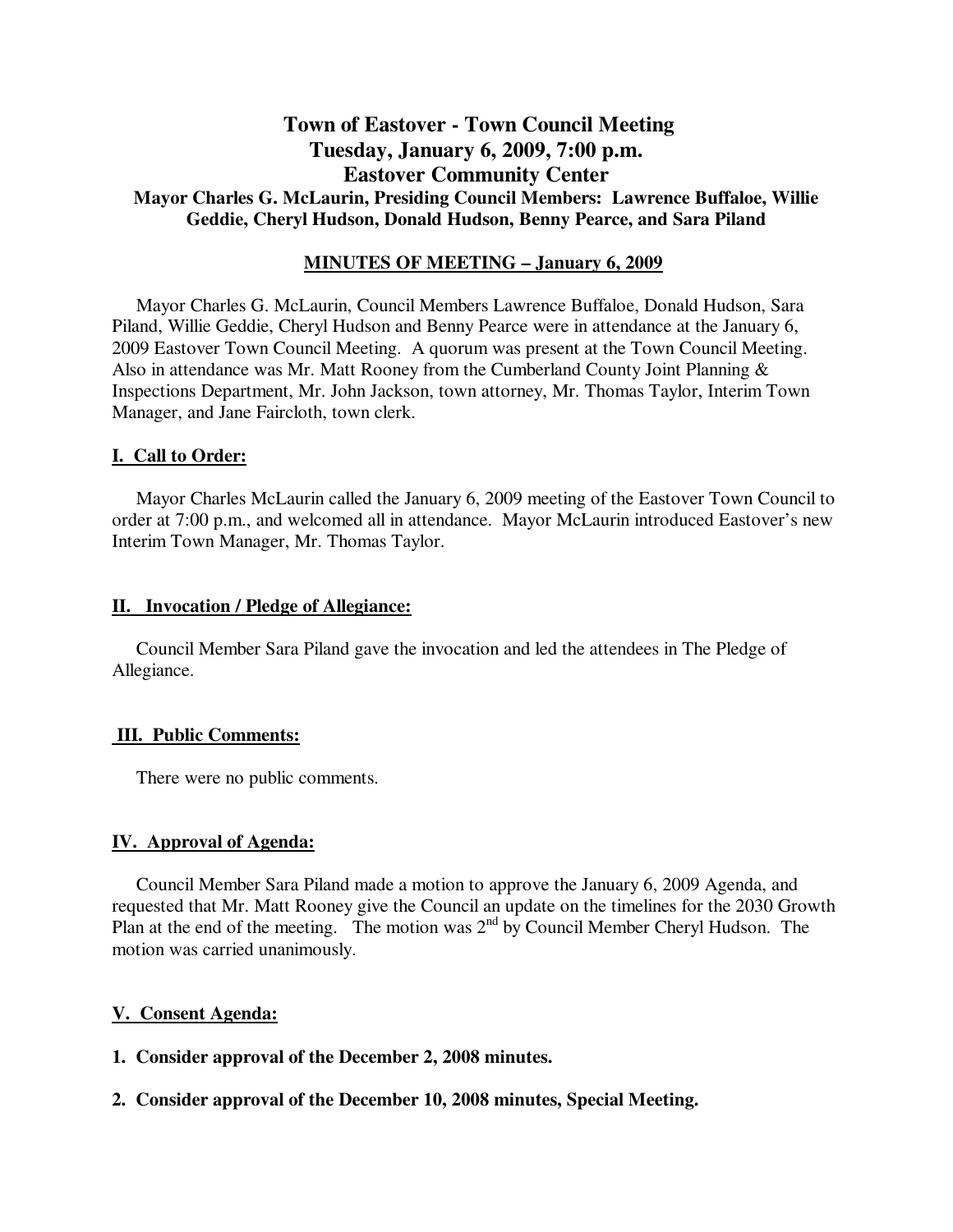### **3. Consider approval of the December 23, 2008 minutes, Special Meeting.**

 Council Member Sara Piland made a motion to approve the Consent Agenda as stated. The motion was 2<sup>nd</sup> by Council Member Lawrence Buffaloe. The motion was carried unanimously.

### **VI. Discussion Agenda:**

#### **Agenda Item # 1:**

# **Presentation from the McFadyen & Sumner, CPAs PA Firm concerning the 2007-2008 Audit for the Town of Eastover.**

 Mr. David Maxwell, CPA gave a briefing concerning the results of the Town of Eastover's Budget for 2007-2008 to the Mayor and Town Council. He stated that they had to take a different approach this year, as this is year one and we have no data to compare to a previous year. The State is looking to determine if your books are in order and in compliance with the U.S. Generally Accepted Auditing Standards. **I am happy to report that the Town of Eastover has a "clean audit opinion", and we saw no material deficiencies**.

 Mr. Maxwell stated management is responsible for the selection and use of appropriate policies. In accordance with the terms of our engagement letter, they will advise the Town Council about the appropriateness of accounting policies and their application. The significant accounting policies used by the Town of Eastover are described in Note 1 of the financial statements. He stated no new accounting policies were adopted and the application of existing policies were not changed during the year. Mr. Maxwell stated they noted no transactions entered into by the governmental unit during the year for which there is a lack of authoritative guidance or consensus. There are no significant transactions that have been recognized in the financial statements in a different period than when the transactions occurred.

 Mr. Maxwell stated that they encountered no difficulties in dealing with management in performing and completing our audit. Mr. Maxwell stated that this report is submitted to the Department of State Treasury, and more specifically to the Local Government Commission (LGC) and must be submitted each year. He stated that the LGC looks to see what kind of opinion the auditors rendered to the Town for the past year. Mr. Maxwell stated that in private business Financial Profit & Loss statements are known as the "Balance Sheet". The Government tends to use different terms, such as the "Balance Sheet", and is now known as the "Statement of Net Assets", also known as "Net Worth". The Town of Eastover total of net assets, as of end of year June 30, 2008 was \$186,151. The Town of Eastover's expenditures for the year ending June 30, 2008 were \$176,501 and our revenues were \$506,483. There are normally three primary departments. He stated that we are only dealing with the "General Fund", as we do not have water, sewer funds, etc. The Town has general government, public safety and fire departments, parks & recreation. The General Government is anything that is not required to be reported in any other specific department. In our case it is anything that is not fire, police or parks and recreation.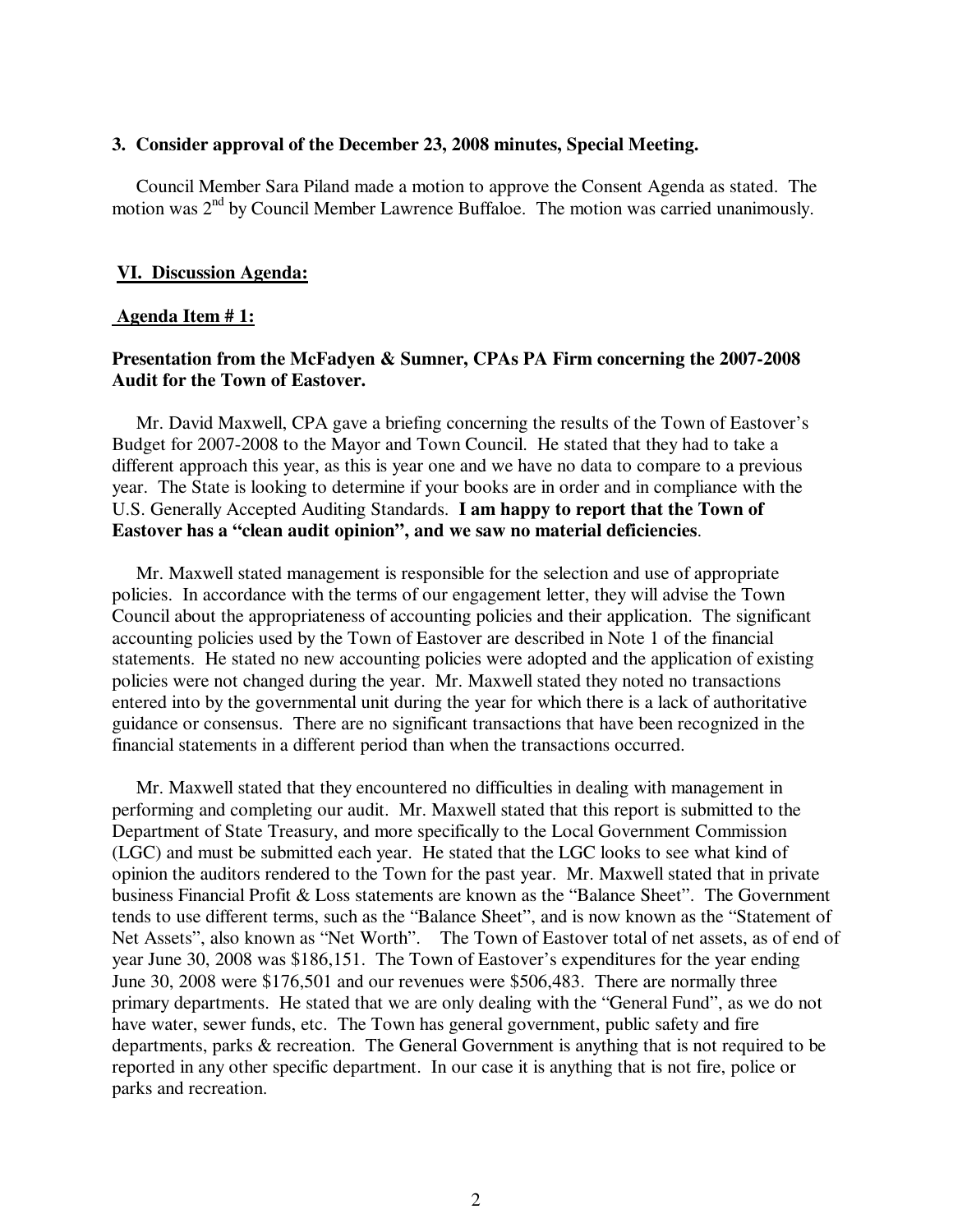To determine the fund balance the equation is **assets minus liabilities = fund balance.** Mr. Maxwell stated that the average expenditures across the State are 65%. If we drop below 8% in the General Fund the State will really get nervous. The Town of Eastover's General Fund is 9.2%, however we have not had time to build up the reserves. Eastover does have a low percentage point but it is understandable at this time, as we have only been a Town for one year.

 The average tax rate in North Carolina is .31 cents per \$100 evaluation. Eastover's tax rate is 20.5 cents per \$100 evaluation. The Town of Eastover' property taxes are billed and collected by Cumberland County. Eastover is well below what other towns in our population size, are charging for their tax rate. Eastover' property taxes are being collected at 97.56%, and motor vehicle taxes at 85% by Cumberland County. The LGC will be pleased with these percentages.

 The other part of the audit is where we discuss other issues. Procedures for cash / check disbursements are being required to have two signatures. Invoices should be reviewed and annotated that they have been approved. Sales tax the Town pays can be recouped from the State. The Sales Tax paid should be separated from the actual cost and entered into CitiPak - Southern Software as a separate item, so a claim can be filed with the State for reimbursement within six months of the close of the fiscal year. Year 2007-2008 the sales tax the Town could have recouped was approximately \$180, which we did not. Most all towns use the CitiPak-Southern Software Program.

 Mr. Maxwell stated we need a Personnel Policy Manual and is something the Town needs to do in the future. There is a State Policy Manual that would be a great source in preparing our manual.

 Mr. Maxwell thanked Council Member Cheryl Hudson and Town Clerk Jane Faircloth for their support, and stated they have only positive things to say.

 Council Member Sara Piland and Mayor McLaurin thanked Mr. Maxwell for such a thorough report, and commended Council Member Cheryl Hudson, and Jane Faircloth for their efforts in getting the Town through the first year.

#### **Agenda Item # 2:**

#### **Consider the needs of the Eastover and Vander Fire Departments.**

 Chief Mark McLaurin from the Eastover Fire Department presented the needs of the Fire Department to the Town Council. The letter presented to the Town Council was prioritized, with number one as being the top priority. Priority one is the "Structural Firefighting Protective Clothing Replacement" which consists of coats, pants, gloves, helmets, and hoods, which are due for replacement. The projected costs of these items are \$29,201**.** Chief McLaurin stated that the Eastover Fire Departments area of support encompasses 37 miles. The population density is contained within the Town of Eastover. As you travel north, our district ends at Rich Walker Road, we cover to the Cape Fear River, City of Fayetteville, and the district line breaks about middle way Murphy Road. Mayor McLaurin stated that the Town of Eastover is approximately 11 square miles.

 Council Member Sara Piland asked if they cover 40% of the population of the Town of Eastover? Chief McLaurin stated he did not have any figures with him at the meeting. He stated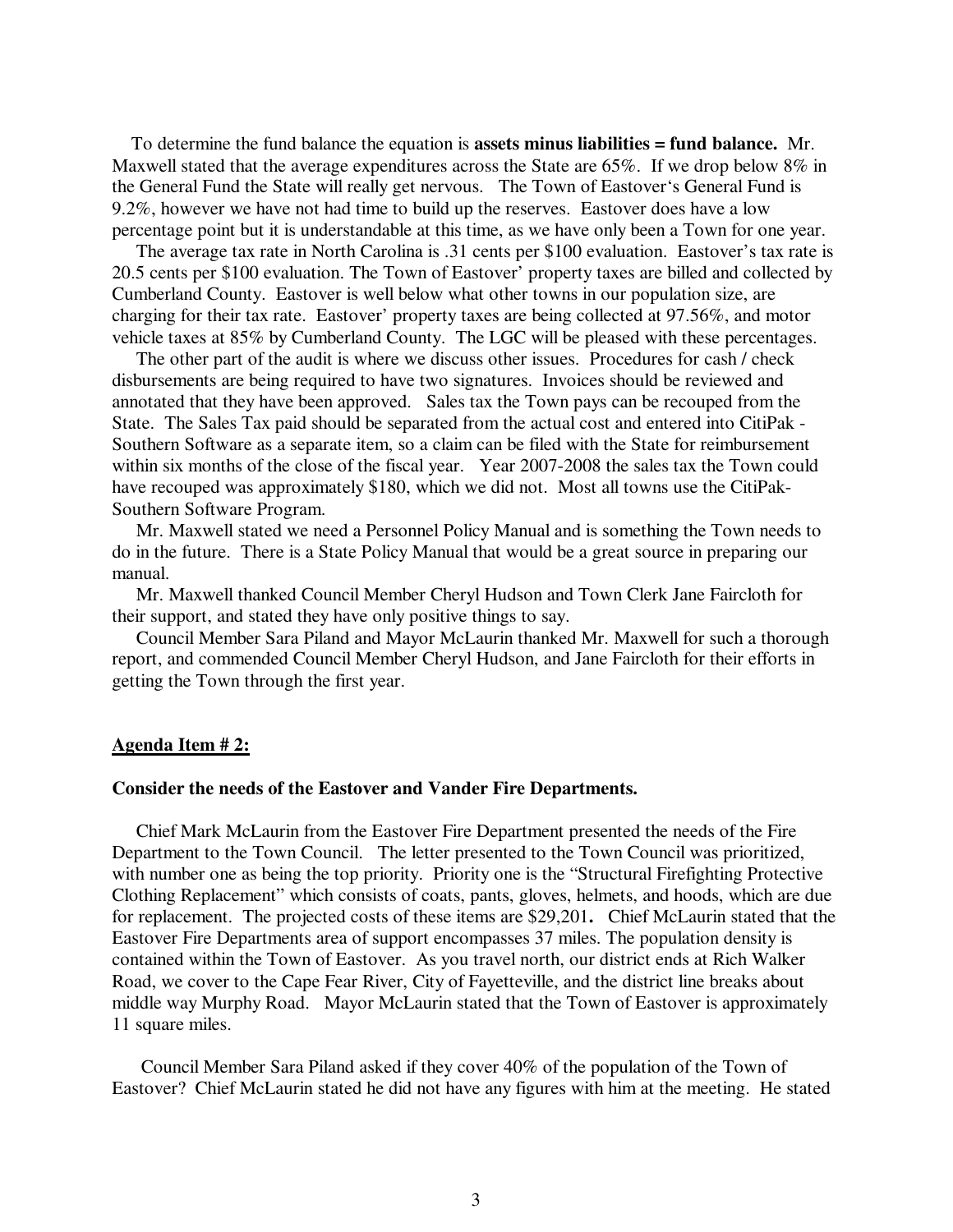that about 50% of the calls they receive are within the Town of Eastover. A small percentage (about 50 parcels) goes to Vander Fire Department on Rock Hill Road. Anything other than a single dwelling fire we have automatic assistance.

 Council Member Benny Pearce stated that at the last Council Meeting he had recommended that we go as far as our budget would allow in assisting the Eastover Fire Department, and with an appropriate amount going to the Vander Fire Department. He stated that Council Member Cheryl Hudson was not as the last meeting, and we did not know the dollar amount budgeted for the Fire Departments.

 Council Member Cheryl Hudson stated that we originally budgeted an incentive for Eastover \$12,000 and Vander \$1,000. This was based on a percentage of collections for the fire taxes, and budgeted on a percentage basis. Mayor McLaurin asked if the Town could pay the other \$17,000 for the Priority one for the Eastover Fire Department. Council Member Cheryl Hudson stated that she would have to go back to the budget, and prepare a budget amendment before that could occur. She also stated that they should revisit the budget to determine where these funds will come from.

 Mayor McLaurin stated that we would come to the next Town Council Meeting better prepared to answer this proposal. Mayor McLaurin thanked Chief McLaurin and Danny Matthews from the Eastover Fire Department, and stated the Council will continue this discussion at the next meeting.

### **Agenda Item # 3:**

# **Consider Case No. 09-002- Property of Otis & Joyce Thames- Subdivision Review. Property location: Southwest side of SR 1722 (Beard Road), and Northwest of SR 2828 (Ballpark Road).**

 Mr. Matt Rooney from the Cumberland County Planning & Inspections Department briefed the Council on Case No. 09-002. Mr. Rooney stated that the developer is proposing to divide two lots out of 62.02 total acres. The proposed lot is zoned R40 and Lot 3 has split zoning of R40 and RR zoning districts. Combined, the proposed lots will have 600.84 feet of road frontage along SR 1722 (Beard Road). This site is served by public water and sewer provided by the Eastover Sanitary District. This tract is being subdivided into two additional lots. One lot was divided in December 2008. This is subject to the conditions stated on the condition sheet in your packet on Case No. 09-002.

 Council Member Sara Piland made a motion to approve Case No. 09-002 subject to the conditions presented by Cumberland County. The motion was  $2<sup>nd</sup>$  by Council Member Benny Pearce. The motion was carried unanimously.

#### **Agenda Item # 4:**

#### **Consider payment to Howard Piland Jr. for services performed at the Town Hall.**

 Mayor McLaurin stated that Howard Piland Jr. has been doing work at the Town Hall, especially during the move of furniture. Mr. Piland has not been compensated for this work.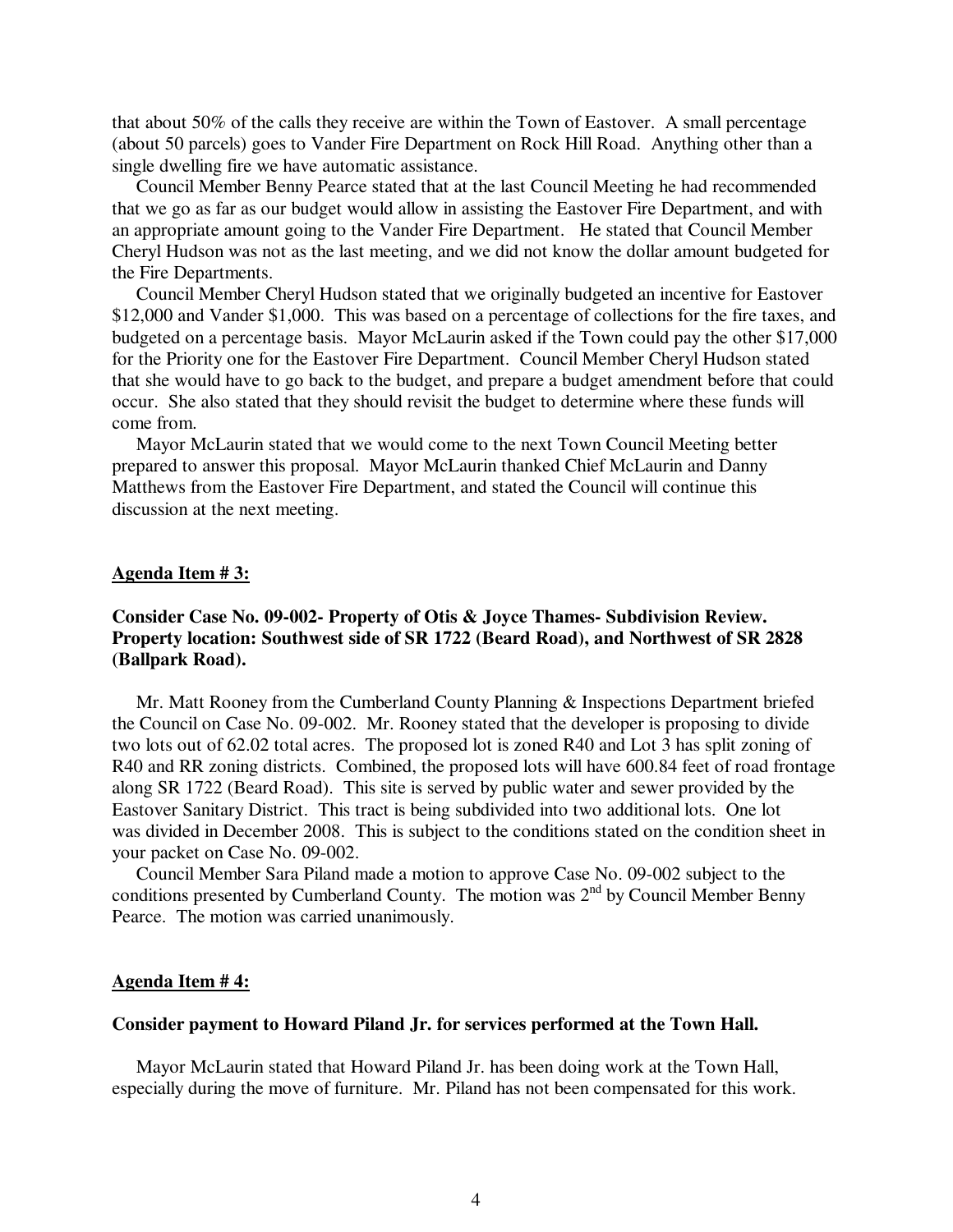Council Member Sara Piland asked to be excused from the discussion and voting of Howard Piland, Jr. She stated that Howard Jr. is her son and had rather not participate in this agenda item. Council Member Lawrence Buffaloe made a motion to excuse Council Member Sara Piland from this agenda item. The motion was  $2<sup>nd</sup>$  by Council Member Cheryl Hudson. The vote was unanimous.

 Mayor McLaurin asked the Town Clerk for her comments. Ms Faircloth stated that Mr. Piland has done so much work at the Town Hall, other than the Website. He is constantly helping the Town Hall reinstalling computers, copiers and solving many network problems that have occurred. He personally purchased a large cabinet to house the Town's server/back-up system for the Town's data. Mr. Piland has not been reimbursed, nor has he asked to be reimbursed for these services. Ms. Faircloth stated she feels the Town should reimburse Howard Piland, Jr. for these services, and future services he provides to us.

 Mayor McLaurin suggested that we prepare a retainer contract at a minimal fee and have Howard Jr. on call for services. Attorney John Jackson stated if we are going to do this we need a Consultation Contract prepared. The Town Manager, Mr. Taylor stated that the current work he has done falls under professional services and if we have budgeted for this type of funds, we could pay the current bill by motion tonight. Council Member Cheryl Hudson stated that there are funds budgeted for professional services. Mr. Taylor stated we should have Mr. Piland submit a bill for these services (amount unknown at this time), and have Mr. Piland prepare a Consultation Agreement to the Town for future services with a rate to be agreed upon.

 Council Member Lawrence Buffaloe made a motion to authorize Mr. Piland to submit a bill to the Town for payment, and present a "Retainer Type Contract" at the next Town Council Meeting for consideration. The motion was  $2<sup>nd</sup>$  by Council Member Donald Hudson. The motion was carried unanimously.

#### **Agenda Item #5**

# **Consider a Special Work Session during the week of January 12, 2009 to discuss a Plan of Work with the Interim Town Manager.**

 Council Member Benny Pearce suggested that the Town Council work this into the schedule when Congressman Mike McIntyre comes to the Town Hall on January 12, 2009. Council Member Sara Piland stated that they had a meeting scheduled with Ms. McPherson from the USDA after Congressman McIntyre. She stated that she would call Ms. McPherson and reschedule the appointment. All agreed they would meet after Congressman McIntyre's meeting.

 Council Member Lawrence Buffaloe made a motion to hold the Special Work Session after Congressman McIntyre's meeting on January 12, 2009. The motion was 2<sup>nd</sup> by Council Member Sara Piland.The motion was carried unanimously.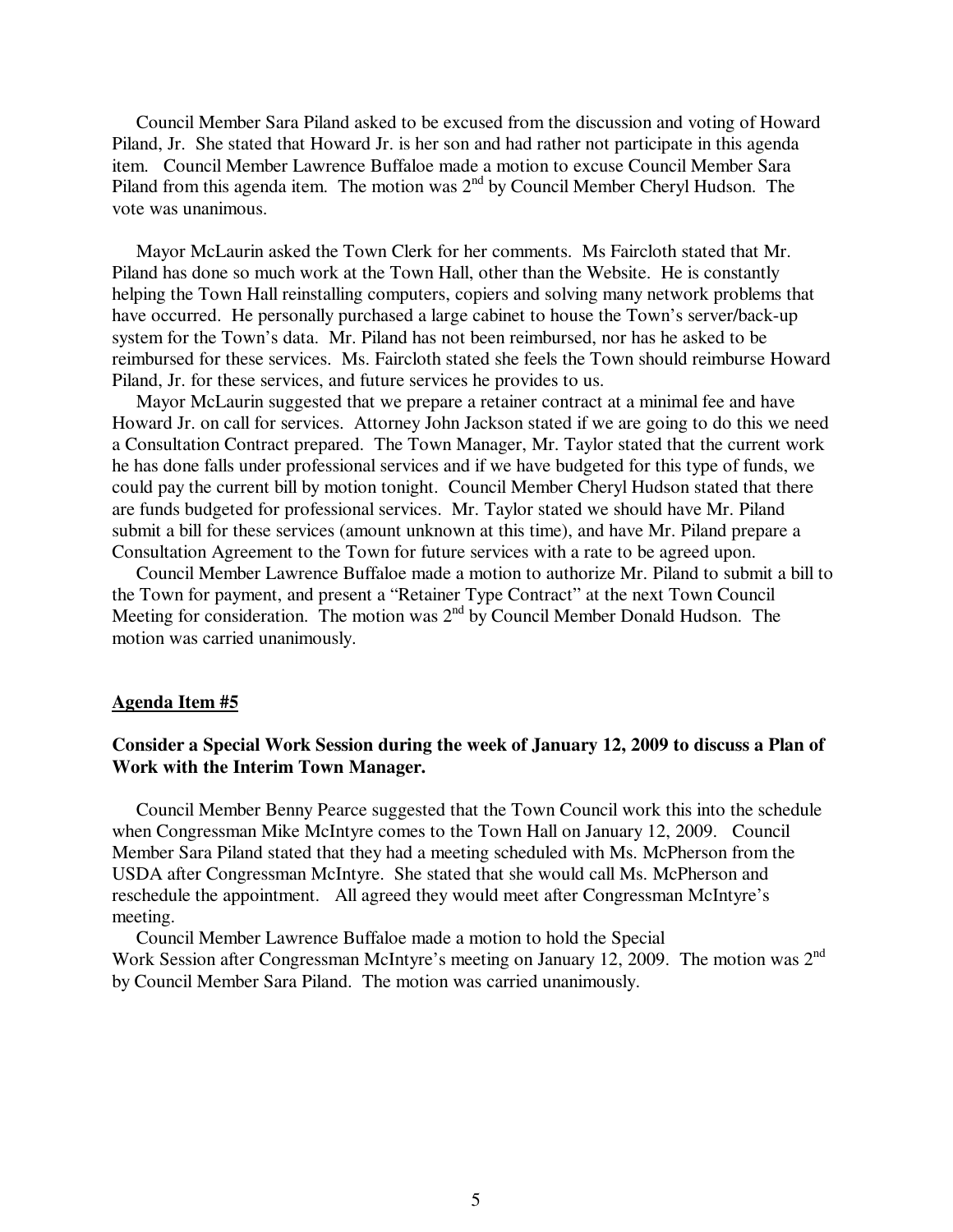#### **VIII. Receive Mayor's Update:**

 1. Mayor McLaurin stated that we needed a telephone for the Interim Town Manager's desk. The Mayor asked if the Council wanted a phone with just another handset, or two phone lines. Council Member Cheryl Hudson asked if we need two phone lines. Mr. Taylor, Interim Town Manager asked what the Town's plan is concerning building a Town Hall, as this should be considered prior to investing money into the present building. Mayor McLaurin stated the Town would be located at its present location for quite a while, and that the Town is not is a position financially to do anything at this point. Attorney John Jackson stated that the Town should be careful, as Eastover has not had a Town Manager before and we need to set a dollar amount that he can authorize for purchases (i.e. supplies, etc.). Normally this is done in the budget process. Council Member Sara Piland stated that we do not need to make a motion concerning this issue. Council Member Benny Pearce stated just fix the problem. Council Member Cheryl stated that she has a portable phone with and extra hand set the Town could use.

 2. Mayor McLaurin stated that several community residents have asked about the Town having a shredder truck coming to the Town Hall or Fire Department for a day to shred personal papers. The cost would be \$100 per hour, with a minimum of 4 hours. He stated that some of the neighboring Towns have done this for their residents. Council Member Benny Pearce stated that there is a provision through the Solid Waste Department that they do shredding free, if the person takes the items to be shredded to them. The Mayor and Council decided that this is not something the Town would want to pursue.

#### **Update from Mr. Matt Rooney on the timelines on the 2030 Growth Vision Plan.**

 Mr. Matt Rooney from the Cumberland County Planning & Inspections Department talked about the Growth Vision Plan. He stated that he first talked about the results back in November 2008 at the first Community Forum. He stated we are going to further discuss the Growth Vision Plan at the February 3, 2009 Community Forum. We should have approval of the Growth Vision Plan during the first quarter, with the Town's holding Public Hearings in April 2009. If any of you have any individual concerns, we can talk about them at the Community Forum on February 3, 2009. Mr. Rooney stated that the Town Council should be getting together comments concerning the Growth Vision Plan. These comments should be submitted to Mr. Tom Lloyd of the Cumberland County Planning & Inspections Department. Council Member Sara Piland stated that we had sent a letter to Mr. Lloyd asking him to ensure that Eastover was included in the Recreation part and further comments to come. We also need to make recommendation to the Planning Board, and also to the Cumberland County Board of Commissioners. Each Board would hold Public Hearings on the 2030 Growth Vision Plan. Because it involves Public Hearings, advertising would have to be done. Mr. Rooney stated that the schedule could possibly be changed; however this was their marching order as of this date. He stated that we would try to tie some of the issues from the last Community Forum to the 2030 Growth Vision Plan at the February 3, 2009 meeting. Council Member Sara Piland stated that the February 3, 2009 would be in lieu of a Town Council Meeting. Attorney John Jackson stated that the 2030 Growth Vision Plan was a very important document.

Council Members Sara Piland and Lawrence Buffaloe both stated that the residents input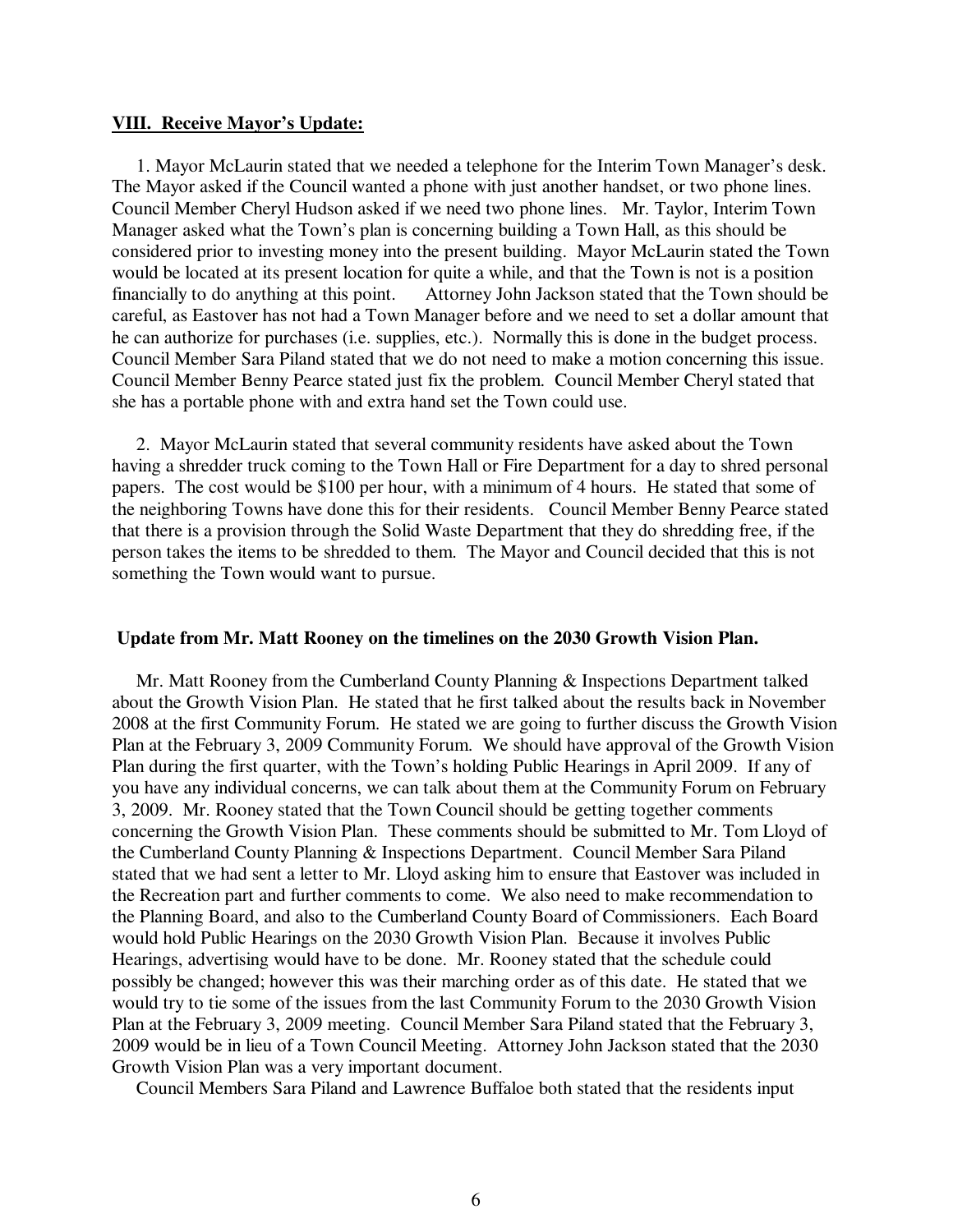from the Community Forum and the 2030 Growth Plan must be intertwined. Mr. Matt Rooney stated that the community wanted to preserve the rural character, but how the Town goes about doing this must be determined. Council Member Sara Piland stated how does the Town maintains a rural environment in a growing community, and we have to help people see ways of doing this. Attorney John Jackson stated that Eastover has made more comments and had more interest in the 2030 Growth Plan than any other Town he has worked with.

# **IX. Receive Council Members Update.**

 1. Council Member Willie Geddie asked about the Eastover Sanitary District. He stated that he is getting a lot of calls for them. Mr. Geddie stated he refers people to Mr. Morgan Johnson but they say they cannot get up with him. The town clerk stated they then call the Town Hall for information, and people are referred to Mr. Morgan Johnson again. Council Member Sara Piland stated that Mr. Johnson should come to a Town Council Meeting and brief the Council at a meeting after the Community Forum.

 2. Council Member Willie Geddie asked if the Book Mobile comes to Eastover. Council Member Cheryl Hudson stated that they use to come to the Day Care Centers, but does not know if this service is still performed. She stated that he would have to call the Public Library to get this information. Since the fire at the Cumberland County Public Library, they have delayed the service until the books are cleaned. Council Member Benny Pearce stated he had heard that it would be a couple more months before the downtown library is functional again.

 3. The Interim Town Manager, Mr. Tom Taylor stated that the 2009 Legislative Session would be held in Pinehurst on January 24, from 10 until 12. He stated that Council Member Sara Piland is planning to attend.

 Mr. Taylor stated that he would be on vacation the week of January 16-24. He stated this was preplanned, and he hated to take leave when just starting a new job.

 4. Attorney John Jackson stated that as a matter of interest since this is our first audit, he routinely must certify certain things to the auditor. He stated that he receives a letter from the auditor, and if anyone knows of any potential claims he must be made aware, as this is part of his certification to the auditor.

 5. Attorney Jackson stated he is finishing up the "pre-clearance letter" to the State Legislature on the annexation. He will be contacting Representative Rick Glazier and Senator Tony Rand regarding the information they need to do the ratification process, in the upcoming legislature.

 6. Attorney Jackson stated he finally had gotten a call from Mr. Strickland, attorney for the Sheriff's Office concerning the ordinances we may propose. He stated that Mr. Strickland informed him that he could go through the website, and get a table of contents and pick the ones that I wanted. The Cumberland County's website shows the Code of Ordinances. Once we do this, there is a service in which the Town can buy a loose-leaf notebook and it would be a good investment for the Town. The Code Five part of this notebook would be a good reference document, such as Animal Control etc. He stated that that he would be in touch with the Town Manager, and get those ordinances the Town wants to adopt.